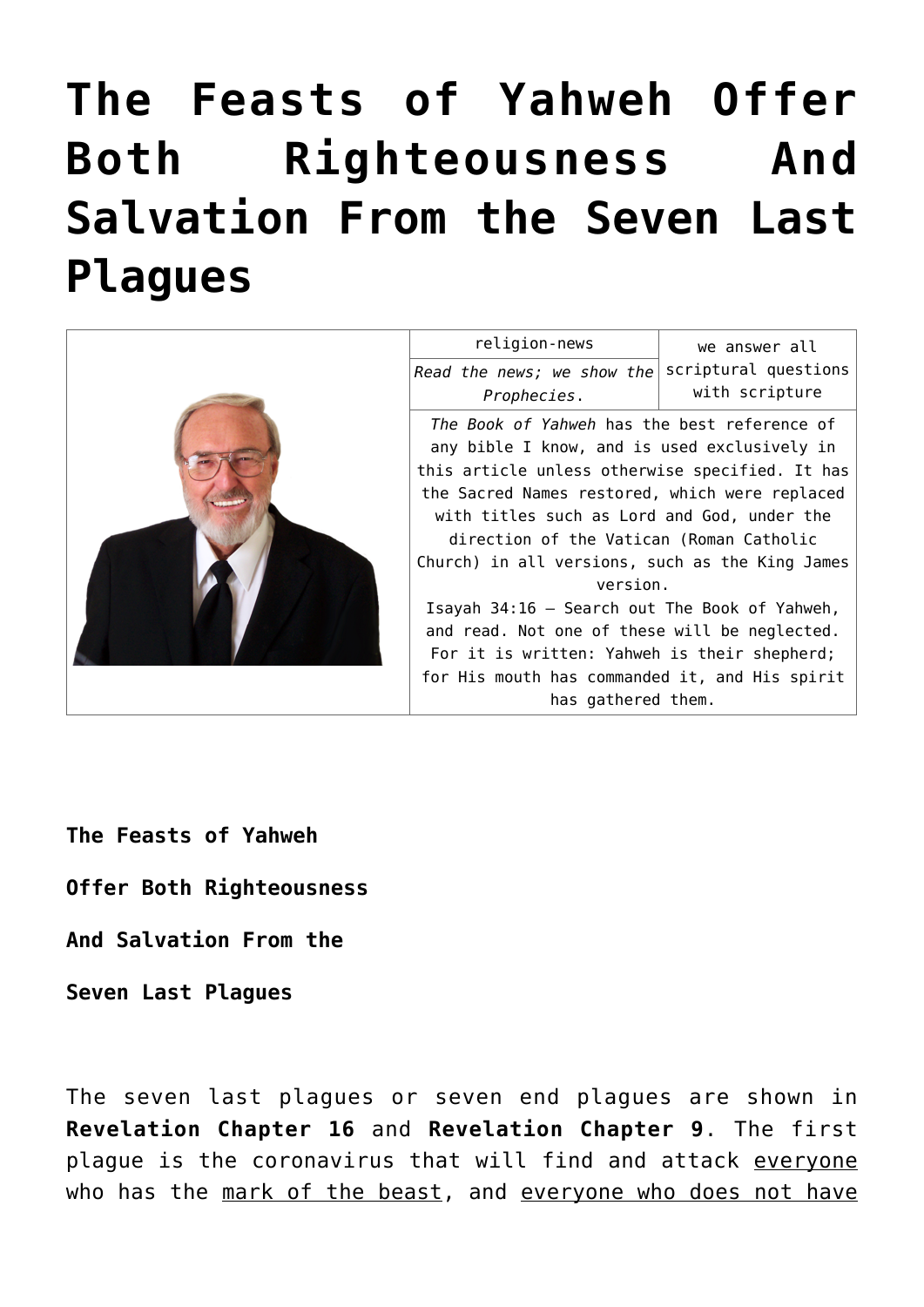the seal/mark of Yahweh.

**The Seal or Mark**

**Of Yahweh**

The Feasts of Yahweh are the Sabbaths of Yahweh and the seal of Yahweh on everyone who practices (**I Yahchanan 3:4, 7-8**) keeping His Laws. (**Revelation 22:12-16**)

## **I Yahchanan 3:4, 7-8**

4 Whoever commits sin, transgresses also the Laws; for sin is the transgression of the Laws.

7 Little children, let no man deceive you; he who practices righteousness is righteous, just as He is righteous.

8 He who practices sin is of the devil, for the devil has sinned from the beginning. For this purpose the Son of Yahweh was manifested; that He might destroy the works of the devil.

**Verse 7:** remember the word **practice**.

## **Revelation 22:12-16**

12 And behold, I come quickly, and My reward *is* with Me, to give every man according as his work will be.

13 I am the First and the Last, the Beginning and the End.

14 Blessed *are* those who keep His Laws, that they will have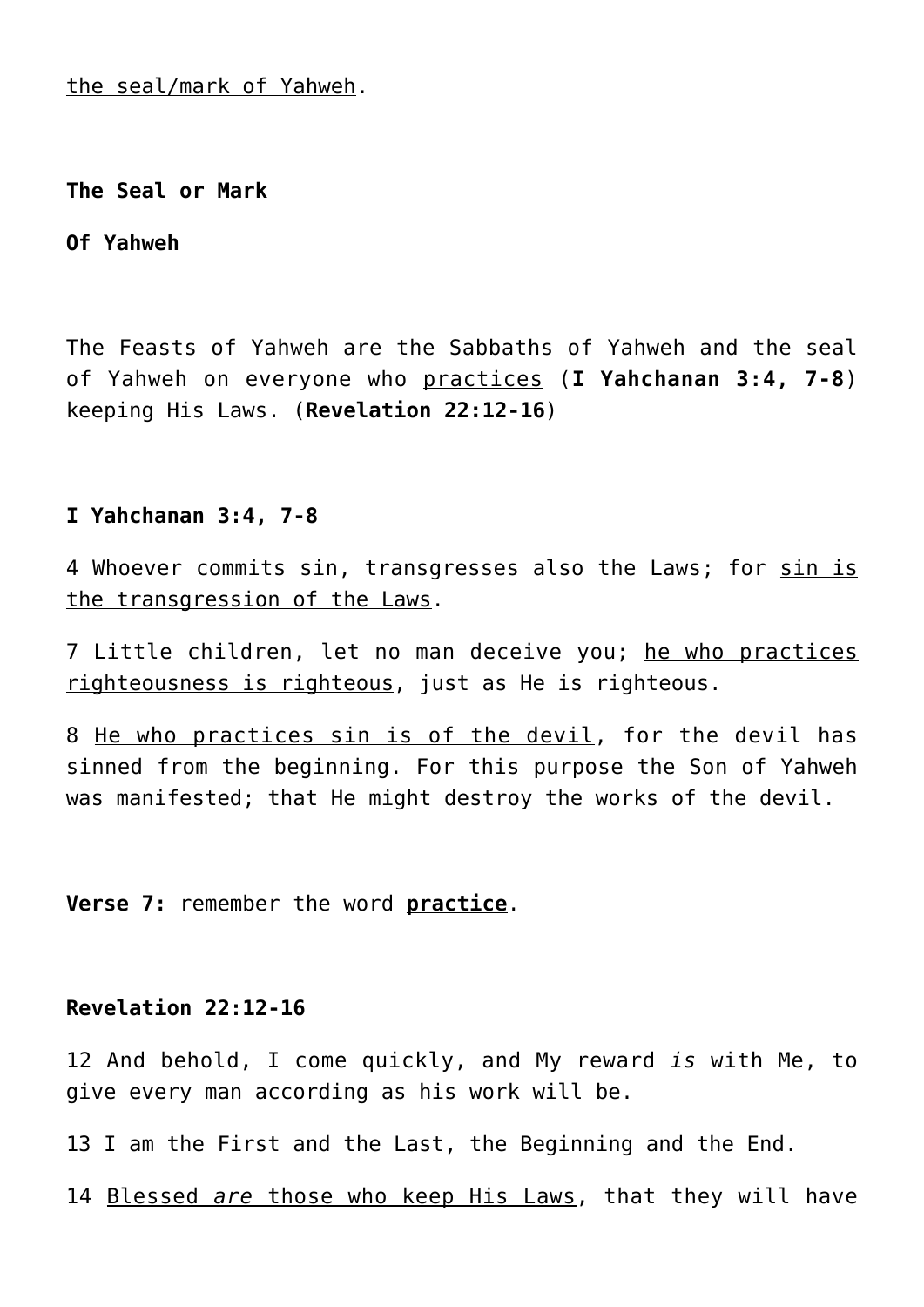right to the Tree of Life, and will enter in through the gates into the city.

15 For outside *are* dogs, and sorcerers, and whoremongers, and murderers, and worshipers of Gods (elohim) and everyone *who professes* to love, yet practices breaking the Laws.

16 I, Yahshua, have sent My messenger to testify to you these things in the congregations of The House of Yahweh. I am the Root and the Offspring of David, *and* the Bright and Morning Star.

**Verse 14:** remember the word **keep**.

## **Leviticus 23:1-6**

1 And Yahweh spoke to Mosheh, saying:

2 Speak to the children of Israyl, and say to them; Concerning the Feasts of Yahweh, which you shall proclaim to be Holy Convocations; these are My Feasts:

3 Six days shall work be done, but the Seventh Day is a Sabbath, a Holy Convocation. You shall do none of your work *on it*. It is the Sabbath of Yahweh in all your dwellings.

4 These are the Feasts of Yahweh, His Holy Convocations, which you shall proclaim in their seasons:

5 On the Fourteenth of the First Moon, between the two evenings, Yahweh's Passover Sacrifice is to be killed.

6 And on the Fifteenth Day of the same Moon is the Feast of Unleavened Bread to Yahweh; seven days you must eat unleavened bread.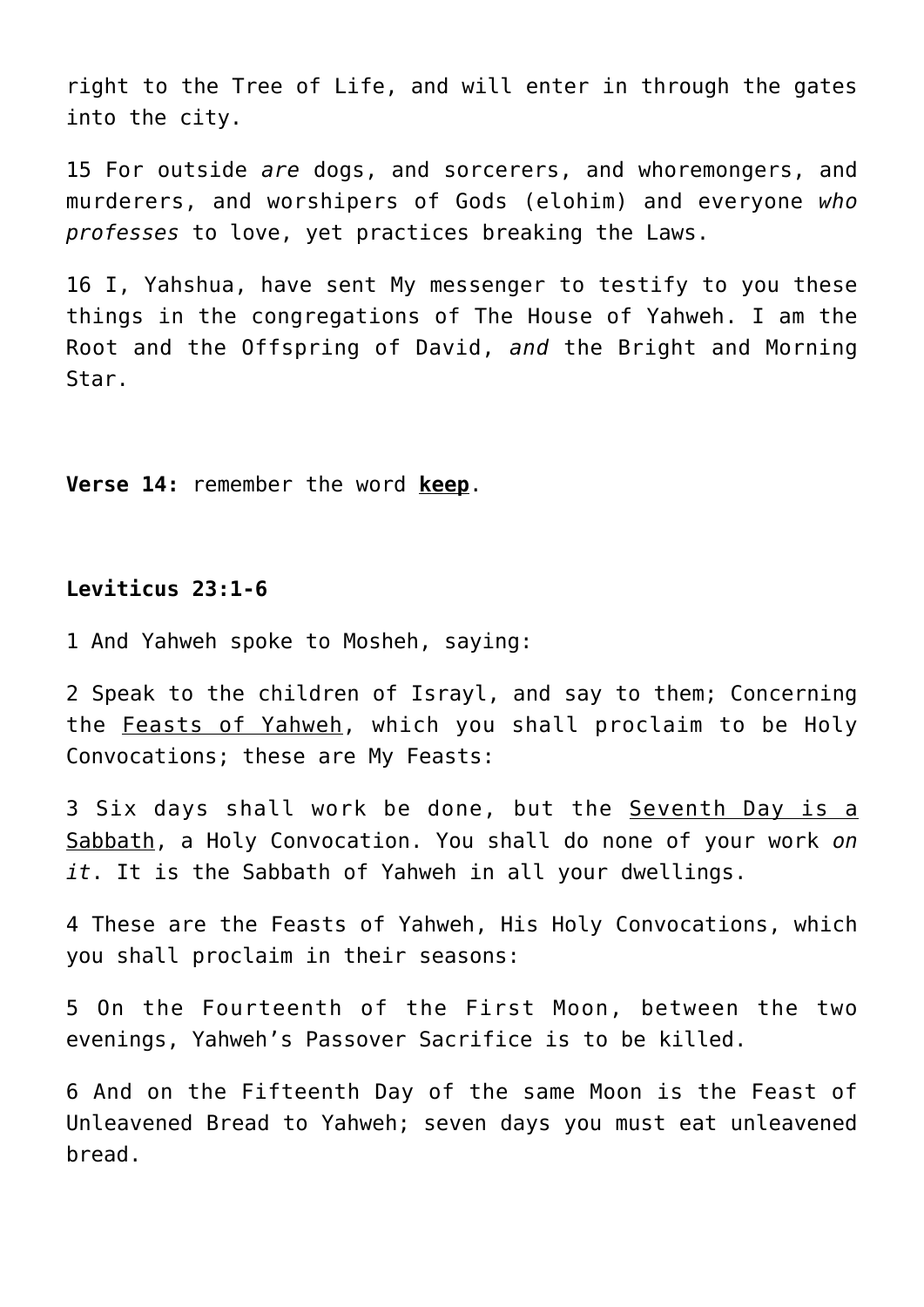Notice in **Leviticus 23:2**, these are the Feasts of Yahweh. These are Yahweh's Sabbaths.

Yahweh's Sabbaths, when practiced, set those who practice them apart as belonging to Yahweh, and not to Satan.

Read again:

## **I Yahchanan 3:4, 7-8, 10**

4 Whoever commits sin, transgresses also the Laws; for sin is the transgression of the Laws.

7 Little children, let no man deceive you; he who practices righteousness is righteous, just as He is righteous.

8 He who practices sin is of the devil, for the devil has sinned from the beginning. For this purpose the Son of Yahweh was manifested; that He might destroy the works of the devil.

10 In this the children of Yahweh and the children of the devil are manifest. Whoever does not practice righteousness is not of Yahweh, and he does not ahab (love) his neighbor!

## **Revelation 22:12-14**

12 And behold, I come quickly, and My reward *is* with Me, to give every man according as his work will be.

13 I am the First and the Last, the Beginning and the End.

14 Blessed *are* those who keep His Laws, that they will have right to the Tree of Life, and will enter in through the gates into the city.

## **4,199 Religions**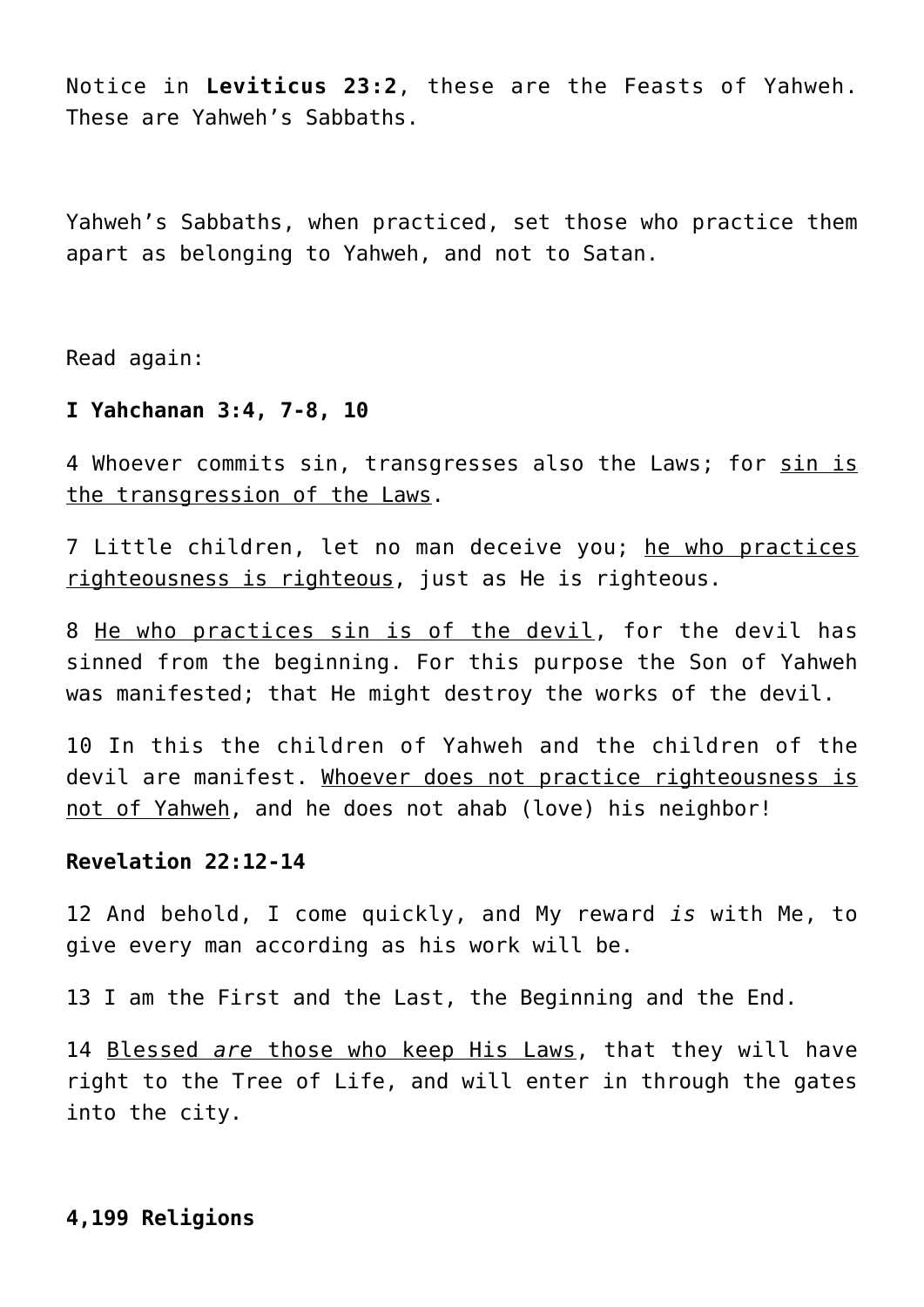**In This Generation**

**Refuse to Practice**

**Yahweh's Laws—**

**That Marks Them**

**As Belonging To**

**Satan**

Read again:

# **I Yahchanan 3:4, 7-8, 10**

4 Whoever commits sin, transgresses also the Laws; for sin is the transgression of the Laws.

7 Little children, let no man deceive you; he who practices righteousness is righteous, just as He is righteous.

8 He who practices sin is of the devil, for the devil has sinned from the beginning. For this purpose the Son of Yahweh was manifested; that He might destroy the works of the devil.

10 In this the children of Yahweh and the children of the devil are manifest. Whoever does not practice righteousness is not of Yahweh, and he does not ahab (love) his neighbor!

When you practice Yahweh's Laws, that's the seal of Yahweh on you for the whole world to see that you belong to Yahweh. Also, you can't be attacked by the seven last plaques, as those who are of the 4,199 Godworshiping religions that belong to Satan.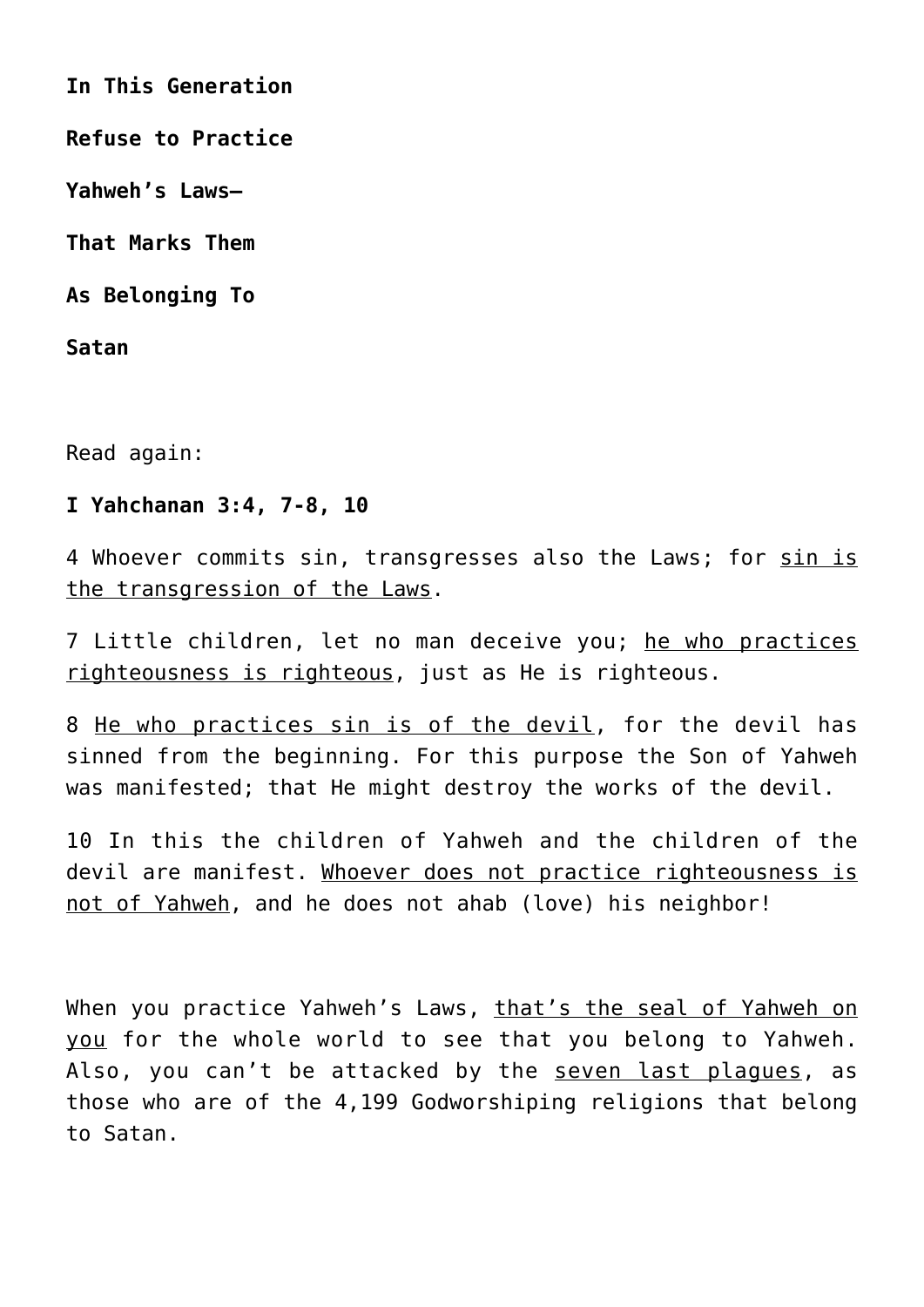It's vital to your record of righteousness, being written about you, and it's vital to your salvation.

Notice the seal:

## **Revelation 16:2**

And the first went, and poured out his bowl upon the earth; and there came a noisome and grievous sore upon the men who had the mark of the beast, and *upon* those who worshiped his likeness.

# **Revelation 9:4-12**

4 And it was commanded them that they should not hurt the grass of the earth, neither any green thing, nor any tree—but only those men who do not have the seal (mark) of Yahweh in their foreheads.

5 And it was granted to them that they should not kill them, but that they should be tormented five moons; *months;* and their torment *was* like the torment of a scorpion when it strikes a man.

6 And in those days men will seek death, and will not find it; and will long to die, but death will flee from them.

7 And the shapes of the locusts were similar to horses prepared for battle; and on their heads *were,* as it were, crowns like gold; and their faces *were* like the faces of men;

8 And they had hair like the hair of women; and their teeth *were* like *the teeth* of lions;

9 And they had breastplates, as it were, breastplates of iron; and the sound of their wings *was* like the sound of chariots with many horses running to battle;

10 And they had tails similar to scorpions, and there were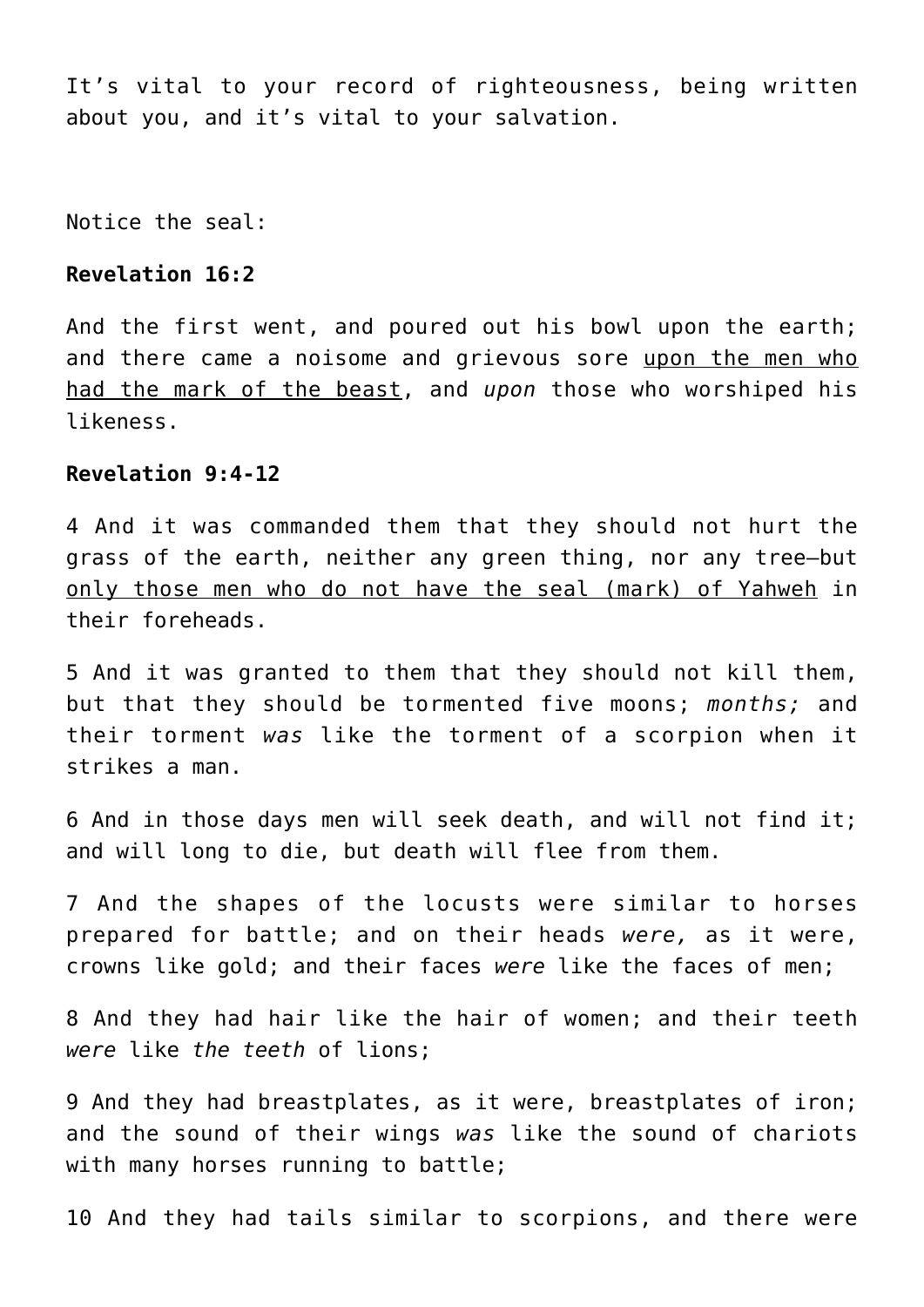stings in their tails; and their power *was* to hurt men five moons; *months.*

11 And they had a king over them: the angel of the bottomless pit, whose name in the Hebrew language *is* Abaddon; *destruction,* but in the Greek language he has the name Apollyon; *destroyer.*

12 One woe is past. Behold, there come two more woes after this.

**Verse 11** shows the destruction comes from the 4,199 religions that worship Satan. That's also shown in **Isayah 24:1-6**.

**Revelation 9:4** – the seven last plagues, starting with the coronavirus, cannot come near those who have the seal of Yahweh. The seal of Yahweh is the keeping or practicing of Yahweh's Laws. The seal of Yahweh can be easily seen by all. Keeping the Fourth Commandment is Yahweh's righteous seal displayed in you, when you practice it.

**The Seal of Yahweh!**

**Exodus 31:13** – the sign or seal.

The seal that you belong to Yahweh and cannot be touched by the seven last plagues shown in **Revelation Chapters 9** and **16**, shows the whole world and the universe that you belong to Yahweh.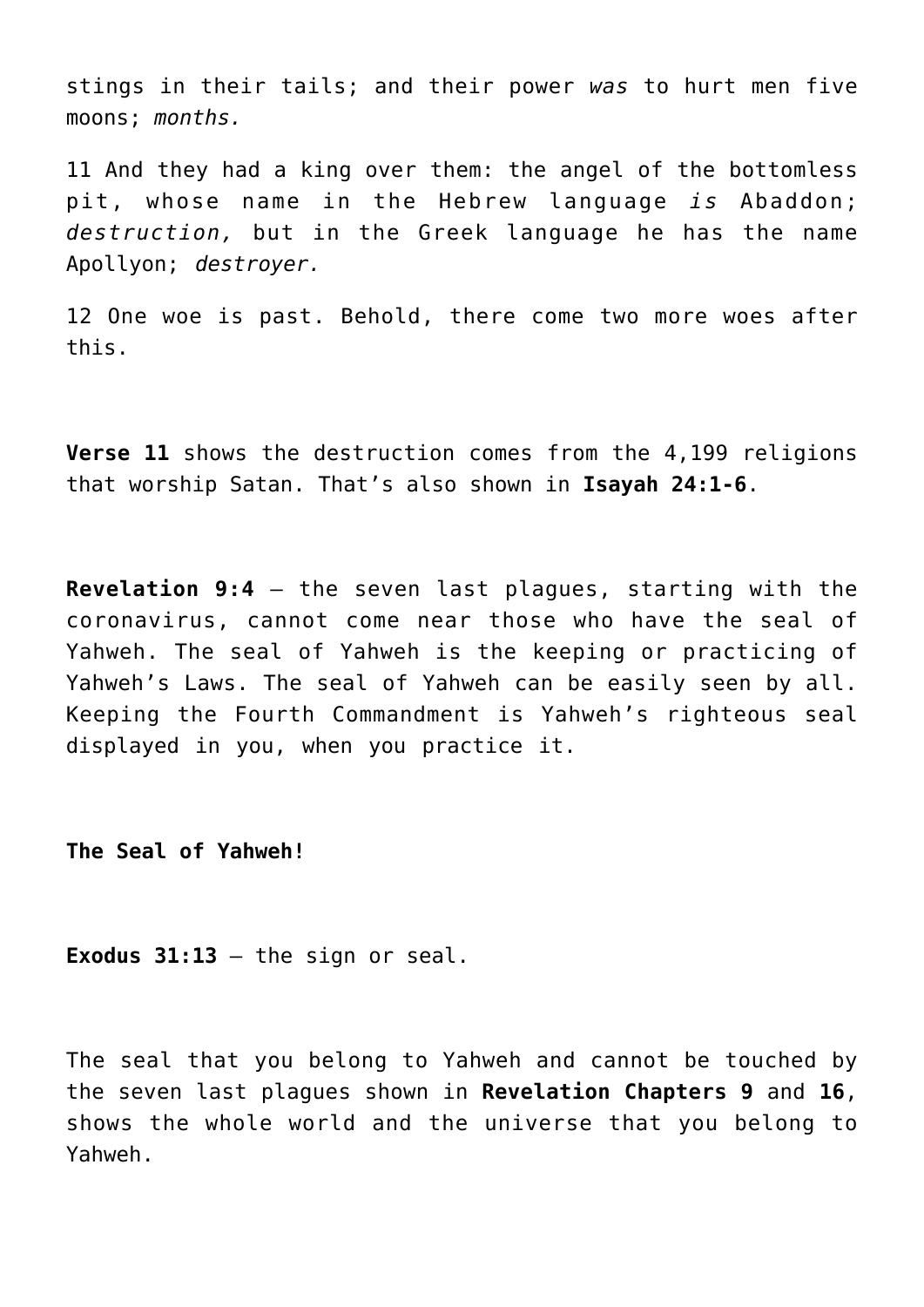Remember this: the seven last plagues will end with nuclear burning of the seventh plague.

#### **Isayah 24:1-6**

1 Before Yahweh's *very* eyes, the earth is made empty and it is made waste; the face of it is perverted and its inhabitants scattered abroad;

2 And it will be: as with the people, so with the priest; as with the servant, so with his owner; as with the maid, so with her mistress; as with the buyer, so with the seller; as with the lender, so with the borrower; as with him who takes usury, so with him who gives usury to him:

3 The land will be utterly emptied and utterly plundered, for it has come to pass as Yahweh's judgment pronounced.

4 The earth mourns and fades away, the world mourns and fades away, and the haughty people of the earth languish.

5 The earth also is defiled under the inhabitants of it, because they have transgressed the Laws, changed the Ordinance, and broken the everlasting Covenant.

6 Because of this, the curse (plagues) has devoured the earth, and they who dwell therein are desolate; therefore, the inhabitants of the earth are burned, and few men left.

The seal-sign-mark of Yahweh:

## **Exodus 20:8**

Remember the Sabbath Day, to keep it sacred.

# **Exodus 31:13**

Speak also to the children of Israyl, saying; Surely My Sabbaths you shall keep, for *they* are signs between Me and you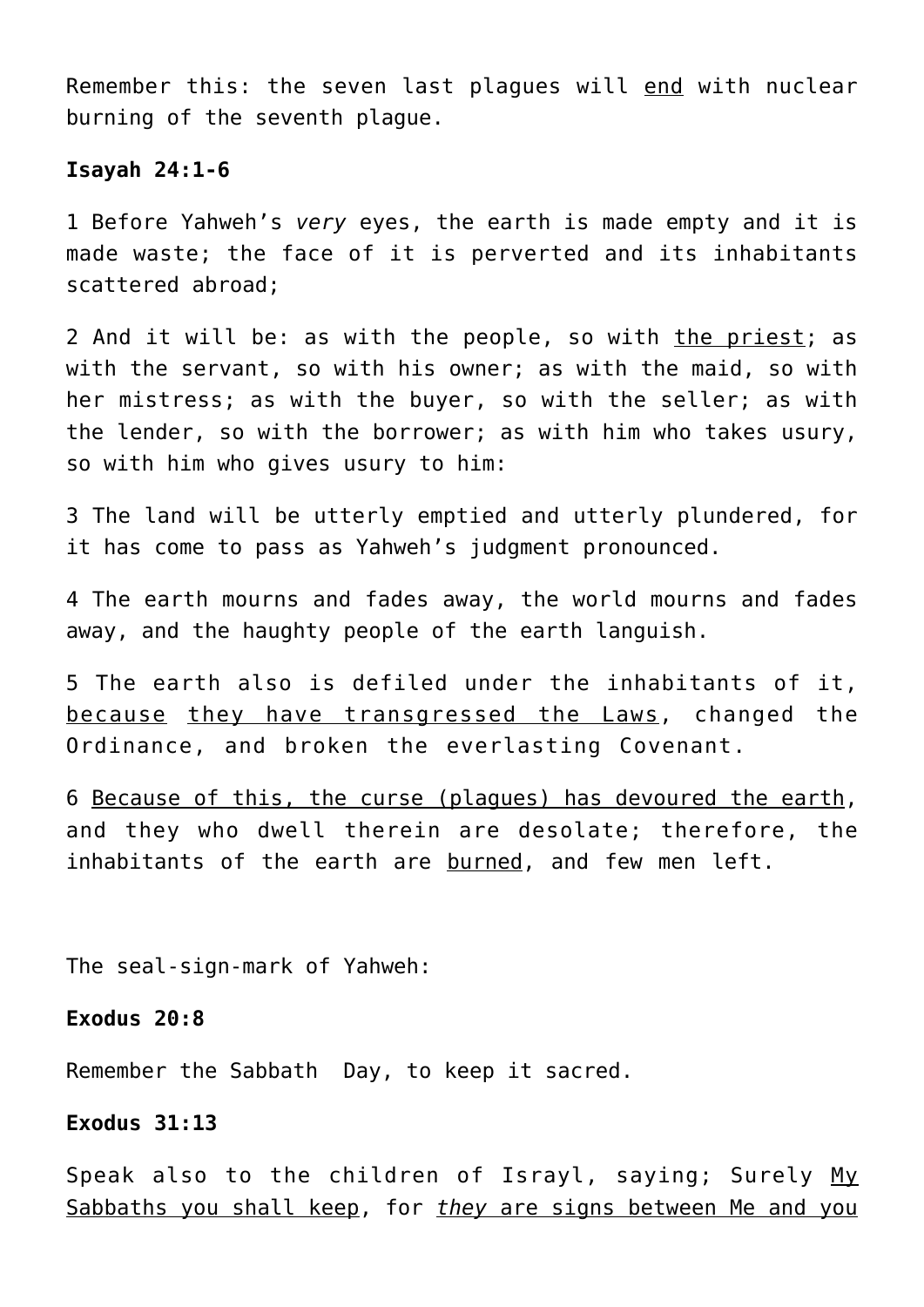throughout your generations, that you will know that I *am* Yahweh Who sanctifies you, *and makes you righteous.*

#### **Isayah 66:22-23**

22 For as the restored heavens and the restored earth which I will make will remain before Me, says Yahweh: so will your seed and your name remain.

23 And it will come to pass that from one New Moon to another, and from one Sabbath to another, all flesh will come to worship before Me, says Yahweh.

Did you notice the Feasts are forever? You will keep the Feasts of Yahweh forever. You will live forever.

We, The House of Yahweh, will be feasting, each Feast day of the year, with the Creator of heaven and earth forever.

In reading these scriptural facts, you must choose whether to believe the written words of Yahweh in your bible, or not.

## **I Yahchanan 2:4**

He who says: I know Him, but does not keep (practice) His Laws, is a liar, and the truth is not in him.

#### **Revelation 22:12-14**

12 And behold, I come quickly, and My reward *is* with Me, to give every man according as his work will be.

13 I am the First and the Last, the Beginning and the End.

14 Blessed *are* those who keep His Laws, that they will have right to the Tree of Life, and will enter in through the gates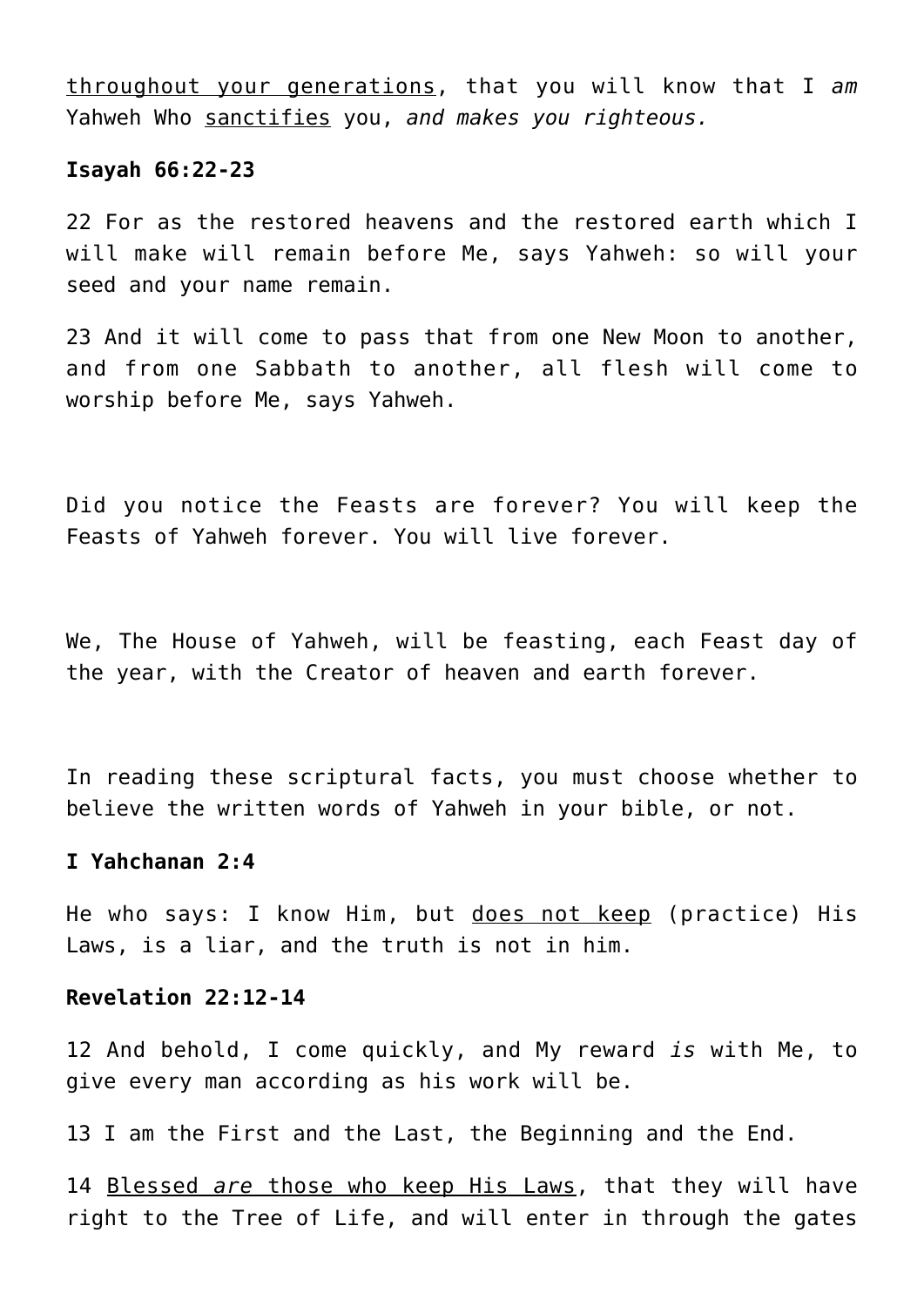into the city.

The seal:

# **Revelation 9:4**

And it was commanded them that they should not hurt the grass of the earth, neither any green thing, nor any tree-but only those men who do not have the seal (mark) of Yahweh in their foreheads.

Yahweh's Feasts seal those who practice keeping Yahweh's Feasts, thus showing they belong to Yahweh. They are sealed. None of the seven last plagues will be able to touch them, including the nuclear burning.

You are my witnesses and will be able to teach what you are seeing in this Generation. You will be able to teach this history forever, as is shown in **Isayah 66**.

The dates for the upcoming **Feast of Tabernacles and Last Great Day** are tentatively set for **9/23/21 through 9/30/21**. Prepare NOW to attend this Feast.

Your record, the book being written about you, will be a written history and public record for all eternity. So remember, it is better to be early for the Feast rather than late, or not at all.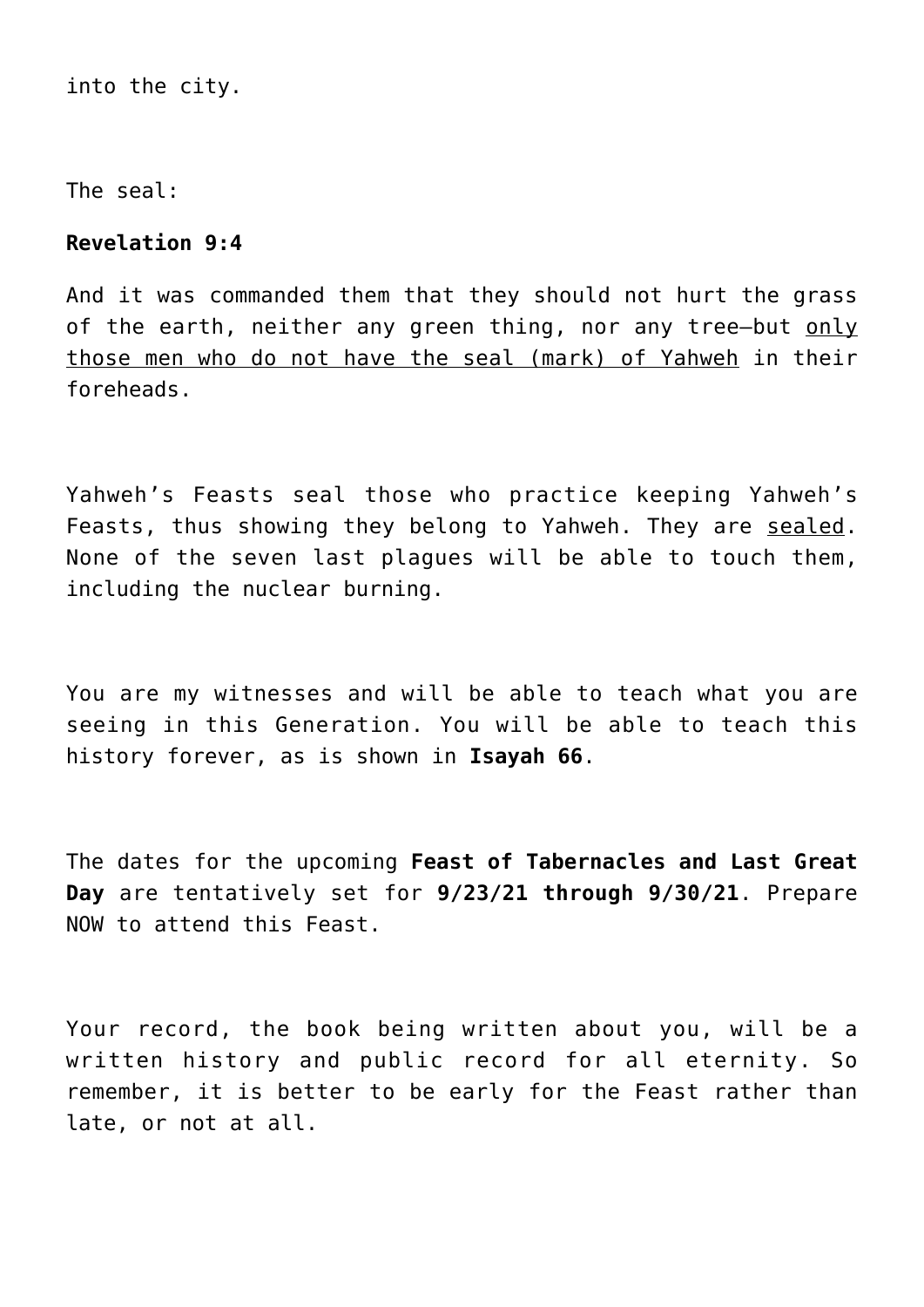In this uncertain, worst of everything (**Mattithyah 24:21-22**) time period, it is possible for gasoline, electricity and phones to get cut off.

Come to this Feast as early as possible.

#### **Mattithyah 6:33**

But seek you first the Kingdom of Yahweh and His Righteousness, and all these things will be added to you.

# **Yisrayl, Texas**

When you pass the sign that reads "Yisrayl, Texas City of," start reading all the signs along the road. Read everything along the way! This is where true joy starts to flow. When you get to the South Office, stop and read the very large message off to the right of the parking area. Then look ahead and see what the Great and Honorable High Priest over The House of Yahweh, Yahshua, told you to see in these Last Days.

## **Mattithyah 24:3**

Now as He sat on the Mount of Olives, the Disciples came to Him privately, saying; Tell us, when will these things be? What *will be* the sign of Your coming and The End of the Ages?

## **Mattithyah 6:33**

But seek you first the Kingdom of Yahweh and His Righteousness, and all these things will be added to you.

## **Micahyah 4:1-3**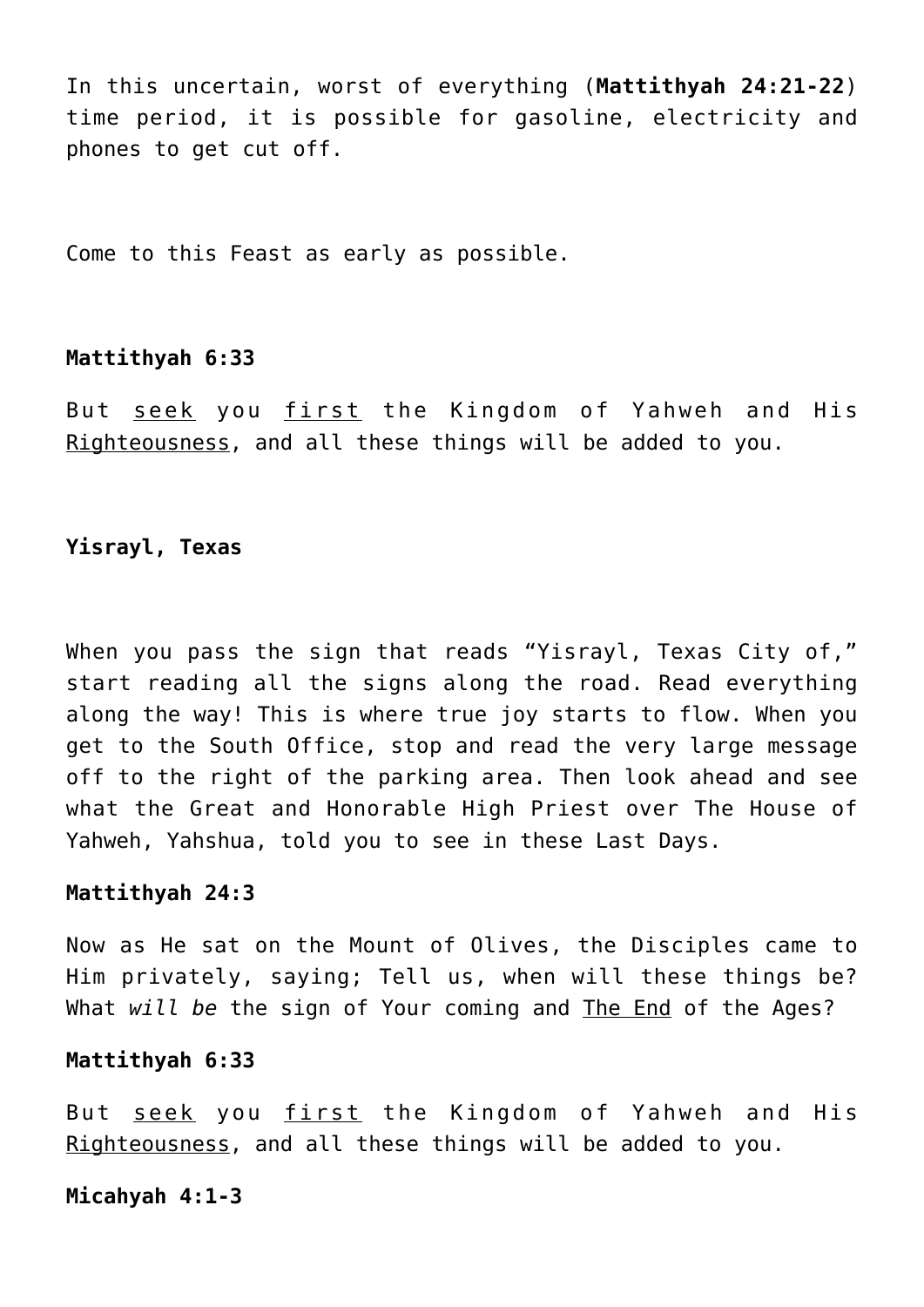1 But in the Last Days it will come to pass *that* the mountain; *promotion,* of The House of Yahweh will be established in the chief of the nations. It will be raised above all congregations; and all peoples will *eventually* flow to it.

2 And many nations will come and say; Come, and let us go up to the mountain; *uplifting,* of Yahweh, and to the House of the Father of Yaaqob, and He will teach us of His ways, and we will walk in His paths. Because the Laws will depart from Zion, and the word of Yahweh from Yerusalem.

3 And He will judge between many people, and rebuke strong nations afar off; and they will beat their swords into plowshares, and their spears into pruninghooks. Nation will not lift up a sword against nation, nor will they learn war anymore.

Notice the words in **Mattithyah 24:3**—The End (Last Days).

**Micahyah 4:3**—Stop wars! Stop wars? Yes! This is where you will learn how. Yahweh will show His House, every person, how to stop wars.

Remember this: *The Book of Yahweh—*from which all versions, such as the King James versions, come—is the source of all knowledge.

*The Book of Yahweh* is the Creator, Yahweh's written contract to us.

Blessed are you if you will keep/practice Yahweh's Laws.